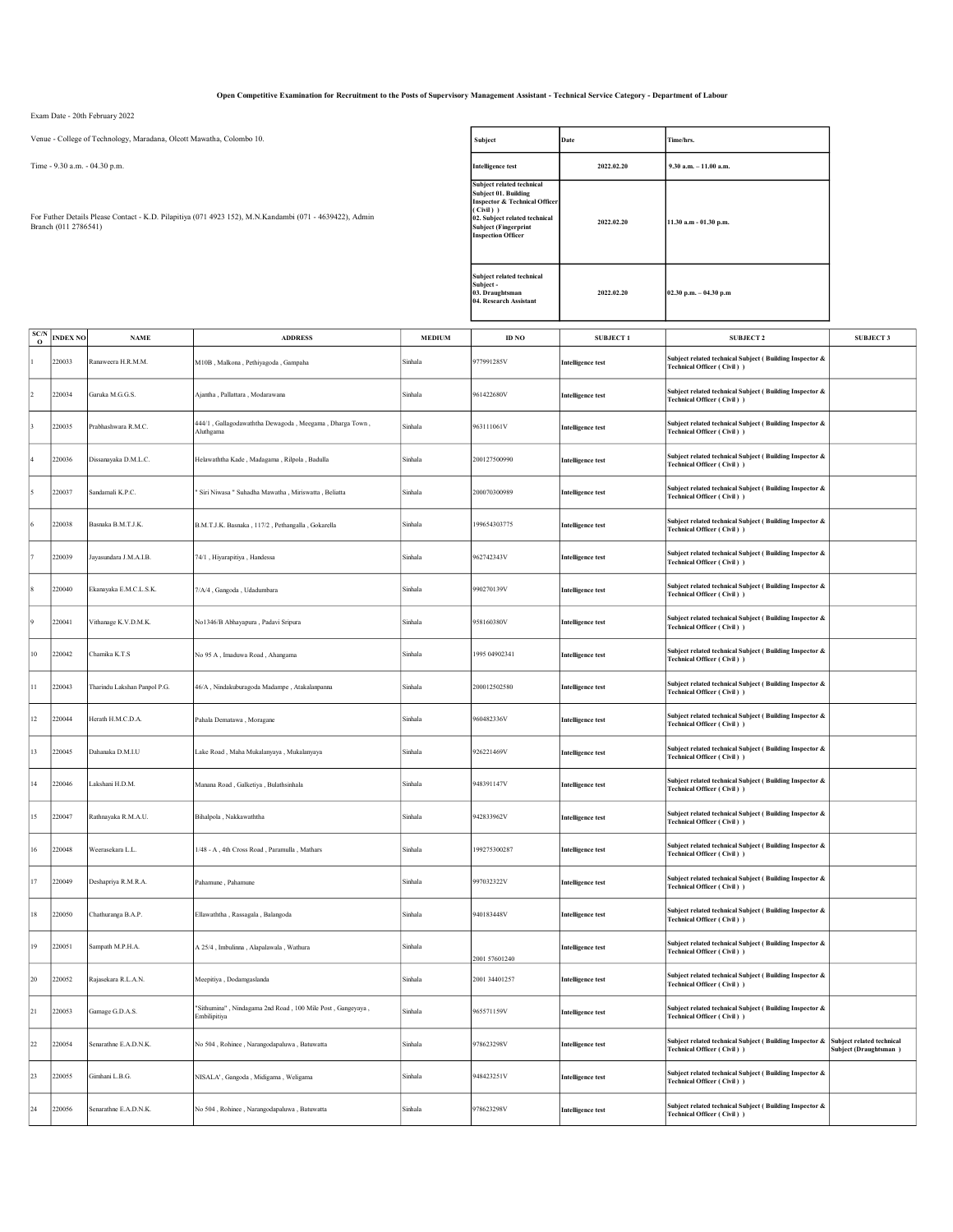| 25     | 220057 | Rajakaruna R.M.H.U.                 | No 247, Suramya Sewana , Bakmeegolla , Ibbagamuwa                                | Sinhala | 987831146V     | <b>Intelligence test</b> | Subject related technical Subject (Building Inspector &<br>Technical Officer (Civil)) |                                                    |
|--------|--------|-------------------------------------|----------------------------------------------------------------------------------|---------|----------------|--------------------------|---------------------------------------------------------------------------------------|----------------------------------------------------|
| 26     | 220058 | Rajakaruna R.M.H.M                  | Kadalla, Galgiriyawa, Moragollagama                                              | Sinhala | 987832150V     | <b>Intelligence test</b> | Subject related technical Subject (Building Inspector &<br>Technical Officer (Civil)) |                                                    |
| 27     | 220059 | Mullegama<br>N.H.D.W.R.R.W.M.T.N.B. | No 180/1, Malhawa, Hali - Ela                                                    | Sinhala | 932110733V     | <b>Intelligence test</b> | Subject related technical Subject (Building Inspector &<br>Technical Officer (Civil)) | Subject related technical<br>Subject (Draughtsman) |
| 28     | 220060 | Munasinghe M.D.P.                   | Galkuliya, Andigama                                                              | Sinhala | 965391428V     | <b>Intelligence test</b> | Subject related technical Subject (Building Inspector &<br>Technical Officer (Civil)) |                                                    |
| 29     | 220061 | Jayarathna W.M.N.M                  | 316/5, Ananda Widyala Mawatha, Walahena, Ganegoda                                | Sinhala | 976432967V     | <b>Intelligence test</b> | Subject related technical Subject (Building Inspector &<br>Technical Officer (Civil)) |                                                    |
| 30     | 220062 | Ransara K.G.P.                      | Ransara, Beligalla North, Ihala Beligalla, Beliatta                              | Sinhala | 931820206V     | <b>Intelligence test</b> | Subject related technical Subject (Building Inspector &<br>Technical Officer (Civil)) |                                                    |
| 31     | 220063 | Kumarage K.B.S.                     | 206/412-A, Kumbuka West, Kaduruanda Road, Atambagaha Watta,<br>Gonapala Junction | Sinhala | 926410547V     | <b>Intelligence test</b> | Subject related technical Subject (Building Inspector &<br>Technical Officer (Civil)) |                                                    |
| 32     | 220064 | Gunasekara K.I.M                    | Temple Road, Ellawewa, Ranpathwila, Kahatagas digiliya                           | Sinhala | 996021858V     | <b>Intelligence test</b> | Subject related technical Subject (Building Inspector &<br>Technical Officer (Civil)) |                                                    |
| 33     | 220065 | Gunawardhana K.D.K.S.               | No 136/38, Kalatuwawa, Meethirigala                                              | Sinhala | 200027703177   | <b>Intelligence test</b> | Subject related technical Subject (Building Inspector &<br>Technical Officer (Civil)) |                                                    |
| 34     | 220066 | Aththanayaka A.D.S.D.               | J/87, Korakahinna Noori                                                          | Sinhala | 985014523V     | <b>Intelligence test</b> | Subject related technical Subject (Building Inspector &<br>Technical Officer (Civil)) |                                                    |
| 35     | 220067 | K.Akeesha Sanjula                   | 298/2, Wepathaira North, Hakmana                                                 | Sinhala | 986420843V     | <b>Intelligence test</b> | Subject related technical Subject (Building Inspector &<br>Technical Officer (Civil)) |                                                    |
| 36     | 220068 | Sandamali K.K.                      | 345, Nandana, Watareka, Padukka                                                  | Sinhala | 927100126V     | <b>Intelligence test</b> | Subject related technical Subject (Technical Officer --<br>Electrical)                |                                                    |
| 37     | 220069 | Karunathilaka K.L.L.                | Unaliya, Kithalawa                                                               | Sinhala | 921712316V     | <b>Intelligence test</b> | Subject related technical Subject (Technical Officer --<br>Electrical)                |                                                    |
| 38     | 220070 | Karunarathna S.D.K.L.               | No 20, Wathumulla, Udugampala                                                    | Sinhala | 1989 32000444  | <b>Intelligence test</b> | Subject related technical Subject (Technical Officer --<br>Electrical)                |                                                    |
| 39     | 220071 | Jayarathne N.P.D.T.                 | 84/10, Palathuru Kotuwa, Halloluwa, Kotadeniya                                   | Sinhala | 932320568V     | <b>Intelligence test</b> | Subject related technical Subject (Technical Officer --<br>Electrical)                |                                                    |
| 40     | 220072 | Bandara T.N.H.S.                    | Kotawewa, Thalawa                                                                | Sinhala | 2001 23102429  | <b>Intelligence test</b> | Subject related technical Subject (Technical Officer --<br>Electrical)                |                                                    |
| 41     | 220073 | Wickramanayake K.A.G.C.             | No 60, Tissa Mawatha, Pamunugama, Alubomulla                                     | Sinhala | 940124654V     | <b>Intelligence test</b> | Subject related technical Subject (Technical Officer --<br>Electrical)                |                                                    |
| 42     | 220074 | Thelsingha T.M.A.B.                 | Rambawewa, Kanaththewewa, Wariyapola                                             | Sinhala | 913070666V     | <b>Intelligence test</b> | Subject related technical Subject (Technical Officer --<br>Electrical)                |                                                    |
| 43     | 220075 | Darshani T.M.N.                     | Station Road, Uduwara, Haliela                                                   | Sinhala | 995910420V     | <b>Intelligence test</b> | Subject related technical Subject (Research Assistant)                                |                                                    |
| 44     | 220076 | Rathnayaka R.M.D.T.K.               | 93/6, Poojagoda, Handessa                                                        | Sinhala | 2001 00301511  | <b>Intelligence test</b> | Subject related technical Subject (Research Assistant)                                |                                                    |
| 45     | 220077 | Jayaweera M.D.R.K.                  | Wadupolayagama, Polpithigama                                                     | Sinhala | 2000 79803439  | <b>Intelligence test</b> | Subject related technical Subject (Research Assistant)                                |                                                    |
|        | 220078 | Madhushani H.B.N.                   | Duwe Gedara , Karagoda , Uyangoda , Matara                                       | Sinhala | 965980830V     | ntemgence test           | ubject related technical Subject ( Research Assistant                                 |                                                    |
| 47     | 220079 | Sachini Dinushika H.E.              | Old Balaharu Road, Uva, Kudaoya                                                  | Sinhala | 2001 61300368  | <b>Intelligence test</b> | Subject related technical Subject (Research Assistant)                                |                                                    |
| $48\,$ | 220080 | Tharusha M.P.B.                     | No 39/A, Ambagahawatta, Maarakolliya, Thangalla                                  | Sinhala | 2001 17302041  | <b>Intelligence test</b> | Subject related technical Subject (Research Assistant)                                |                                                    |
| 49     | 220081 | Kulasiri E.D.D.G.D.U.               | No 1/6, Aluthkolaniya, Makulemada, Owilikanda, Matale                            | Sinhala | 987050527V     | <b>Intelligence test</b> | Subject related technical Subject (Research Assistant)                                |                                                    |
| 50     | 220082 | Rathnayaka R.M.J.M.                 | No 195, Wijaya Hotel, Galgamuwa                                                  | Sinhala | 965680292V     | <b>Intelligence test</b> | Subject related technical Subject (Research Assistant)                                |                                                    |
| 51     | 220083 | Adikary S.A.                        | No 248/2, Temple Road, Maharagama                                                | Sinhala | 955063716V     | <b>Intelligence test</b> | Subject related technical Subject (Research Assistant)                                |                                                    |
| 52     | 220084 | Uyangoda U.M.N.S.                   | No 228, Pussella, Gammaduwa, Matale                                              | Sinhala | 945341807V     | <b>Intelligence test</b> | Subject related technical Subject (Research Assistant)                                |                                                    |
| 53     | 220085 | Prabha V.G.S.                       | Nisala, Wiliyamgewatta, Dehigahalanda, Ambalangotota                             | Sinhala | 956871921V     | <b>Intelligence test</b> | Subject related technical Subject (Research Assistant)                                |                                                    |
| 54     | 220086 | Jayasinghe J.A.A.D.                 | 84/D , Mahalloluwa , Kirindiwela                                                 | Sinhala | 1998 348 10147 | <b>Intelligence test</b> | Subject related technical Subject (Research Assistant)                                |                                                    |
| 55     | 220087 | Gunawardhana R.M.M.                 | 663/2, Weliwehera, Moragane                                                      | Sinhala | 967910775V     | <b>Intelligence test</b> | Subject related technical Subject (Research Assistant)                                |                                                    |
| 56     | 220088 | Dassanayake D.M.C.M.                | Gurugedara, Gonapathirawa, Ipalogama                                             | Sinhala | 930913286V     | <b>Intelligence test</b> | Subject related technical Subject (Research Assistant)                                |                                                    |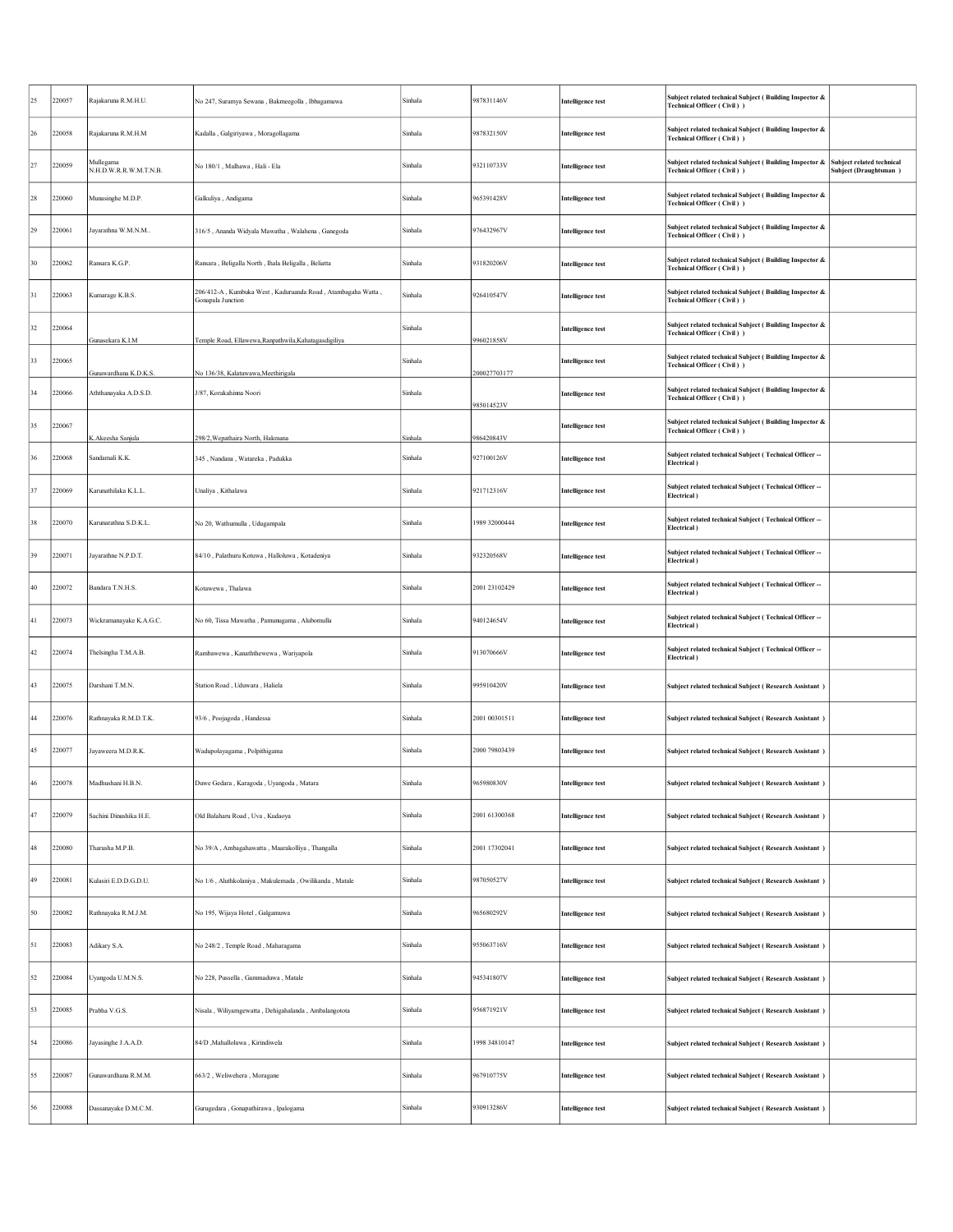| 57          | 220089 | Lakmal E.G.D.                  | No 440/53, Palm Grow Estate, Kadirana, Negombo                  | Sinhala | 2000 11801659 | <b>Intelligence test</b> | Subject related technical Subject (Research Assistant) |  |
|-------------|--------|--------------------------------|-----------------------------------------------------------------|---------|---------------|--------------------------|--------------------------------------------------------|--|
| 58          | 220090 | K.K.A.Shanika                  | Ambagahawaththa, Diyapaththugama, Polgampola                    | Sinhala | 926131273     | <b>Intelligence test</b> | Subject related technical Subject (Research Assistant) |  |
| 59          | 220091 | Gamage D.G.T.N.                | 573/B/5, Salmal uyana, Wanawasala, Kelaniya                     | Sinhala | 956621909V    | <b>Intelligence test</b> | Subject related technical Subject (Research Assistant) |  |
| 60          | 220092 | Ifham M.R.M.                   | No 43/63, 5th Lane, Mihindugama, Rathnapura                     | Sinhala | 951012041     | <b>Intelligence test</b> | Subject related technical Subject (Research Assistant) |  |
| 61          | 220093 | Lakshan H.M.R.                 | Jayntha, Dhmanwara, Kandagolla, Badulla                         | Sinhala | 992290056v    | <b>Intelligence test</b> | Subject related technical Subject (Research Assistant) |  |
| 62          | 220094 | M.A.D.N.Priyangani             | 327/C, South , Niwandama, Ja - ela                              | Sinhala | 996762564v    | <b>Intelligence test</b> | Subject related technical Subject (Research Assistant) |  |
| 63          | 220095 | Bandara K.M.V.H.               | Opposite the School Junction, Welewaththa, Alpitiya, Godakawela | Sinhala | 995542846V    | Intelligence test        | Subject related technical Subject (Research Assistant) |  |
| 64          | 220096 | Madhushani G.S.                | Kiwula, 04, Kottukachchiya                                      | Sinhala | 2000 80401615 | <b>Intelligence test</b> | Subject related technical Subject (Research Assistant) |  |
| 65          | 220097 | Weerasooriya N.T.A.W.          | 126, Kandagolla, Kirindiwela                                    | Sinhala | 2000 79104186 | <b>Intelligence test</b> | Subject related technical Subject (Research Assistant) |  |
| 66          | 220098 | Rajapaksha M.R.D.A.            | No 8/2/1, Matale, West Estate, Matale                           | Sinhala | 998341078V    | <b>Intelligence test</b> | Subject related technical Subject (Research Assistant) |  |
| 67          | 220099 | Kumara G.S.P.                  | 320 / A, Thibirigahadeniya, Pothuwila, Payangala                | Sinhala | 963313128V    | <b>Intelligence test</b> | <b>Subject Related technical Subject (Draftsman)</b>   |  |
| 68          | 220100 | Ekanayaka E.M.R.S              | 228/E/5, Sangabogama, Meewathura, Peradeniya                    | Sinhala | 963652208V    | <b>Intelligence test</b> | Subject Related technical Subject (Draftsman)          |  |
| 69          | 220101 | Atampala A.I.S.K.              | Pasala Pitupasa , Pahala Walakumbura , Alawwa                   | Sinhala | 927730391V    | <b>Intelligence test</b> | Subject Related technical Subject (Draftsman)          |  |
| 70          | 220102 | Madhavi W.P.D.                 | Egodahawattahena, Gathara West, Kamburupitiya                   | Sinhala | 986241116V    | <b>Intelligence test</b> | Subject Related technical Subject (Draftsman)          |  |
| 71          | 220103 | Nawarathna N.H.P.              | Moriswatta, Kanumale, Ranjanagama, Kurunegala                   | Sinhala | 966752084V    | <b>Intelligence test</b> | Subject Related technical Subject (Draftsman)          |  |
| $72\,$      | 220104 | ABEKOON N.G.N.                 | No 1807, Track 08, Mahatalakolawewa, Medirigiriya               | Sinhala | 977420644V    | <b>Intelligence test</b> | Subject Related technical Subject (Draftsman)          |  |
| 73          | 220105 | Harsha D.M.K.                  | Harsha Niwasa, Weliwatha, Wekada, Kendagolla, Badulla           | Sinhala | 2000101002133 | <b>Intelligence test</b> | Subject Related technical Subject (Draftsman)          |  |
| 74          | 220106 | Poornika H.N.T.                | No 436/41, Elvitigala Road, Narahenpita, Colombo 05             | Sinhala | 200176300062  | <b>Intelligence test</b> | Subject Related technical Subject (Draftsman)          |  |
| 75          | 220107 | Nilmini B.D.                   | Meneriwatta, Hedigalla, Gurulubedda                             | Sinhala | 966240415V    | <b>Intelligence test</b> | Subject Related technical Subject (Draftsman)          |  |
| 76          | 220108 | Kaushalya W.H.P.               | Udupihille Gedara, Kottagoda, Badulla                           | Sinhala | 917302545V    | <b>Intelligence test</b> | Subject Related technical Subject (Draftsman)          |  |
| 77          | 220109 | Dinasena K.G.S.D.K.            | No 455/11, Ruwanpura Viru, Gammanaya, Pattiwela, Galewela       | Sinhala | 966010525V    | <b>Intelligence test</b> | <b>Subject Related technical Subject (Draftsman)</b>   |  |
|             | 220110 | Bandara P.L.T.M.               | 22/01, Jalanala Mawatha, Katupalallagama, Badulla               | Sinhala | 943070490V    | ntelligence test         | ubject Keiated technical Subject (Draftsman)           |  |
| 79          | 220111 | Premathilaka R.G.D.K.          | No 192, Gabbela, Udispattuwa                                    | Sinhala | 1996 20102469 | <b>Intelligence test</b> | Subject Related technical Subject (Draftsman)          |  |
| $80\,$      | 220112 | Rathnayaka R.M.H.S.            | No 1849, Padavi Sripura                                         | Sinhala | 977752175V    | <b>Intelligence test</b> | Subject Related technical Subject (Draftsman)          |  |
| $8\sqrt{1}$ | 220113 | Samasiri S.H.H.N.              | No 257/A, Six - Mile Post, Yatagala, Uragasmanhandiya           | Sinhala | 1998 55000363 | <b>Intelligence test</b> | Subject Related technical Subject (Draftsman)          |  |
| $82\,$      | 220114 | Kaushalya Madhubhashini K.G.A. | 624/16, Old Road, Galwanguwa, Embilipitiya                      | Sinhala | 955560256V    | <b>Intelligence test</b> | Subject Related technical Subject (Draftsman)          |  |
| 83          | 220115 | Rajasinghe T.M.                | 3rd Mile Post, Gaminipura, Okkampitiya                          | Sinhala | 952721402V    | <b>Intelligence test</b> | Subject Related technical Subject (Draftsman)          |  |
| 84          | 220116 | Weerasena P.K.L.I.             | 82/1, Rideevita, Hiramadagama                                   | Sinhala | 945752777V    | <b>Intelligence test</b> | Subject Related technical Subject (Draftsman)          |  |
| 85          | 220117 | Dhanushika D.K.                | No 19, Sirisangabo Road, Kawdana, Dehiwala                      | Sinhala | 938370109V    | <b>Intelligence test</b> | Subject Related technical Subject (Draftsman)          |  |
| 86          | 220118 | Bandara T.M.L.                 | Lasantha, Palawatta, Kahataruppa, Badulla                       | Sinhala | 941253539V    | <b>Intelligence test</b> | Subject Related technical Subject (Draftsman)          |  |
| 87          | 220119 | ABEKOON N.G.N.                 | No 1807, Track 08, Mahatalakolawewa, Medirigiriya               | Sinhala | 977420644V    | <b>Intelligence test</b> | Subject Related technical Subject (Draftsman)          |  |
| 88          | 220120 | Nimesha H.K.C.                 | Bangalawatta, Miriswatta, Beliatta.                             | Sinhala | 985930155V    | <b>Intelligence test</b> | Subject Related technical Subject (Draftsman)          |  |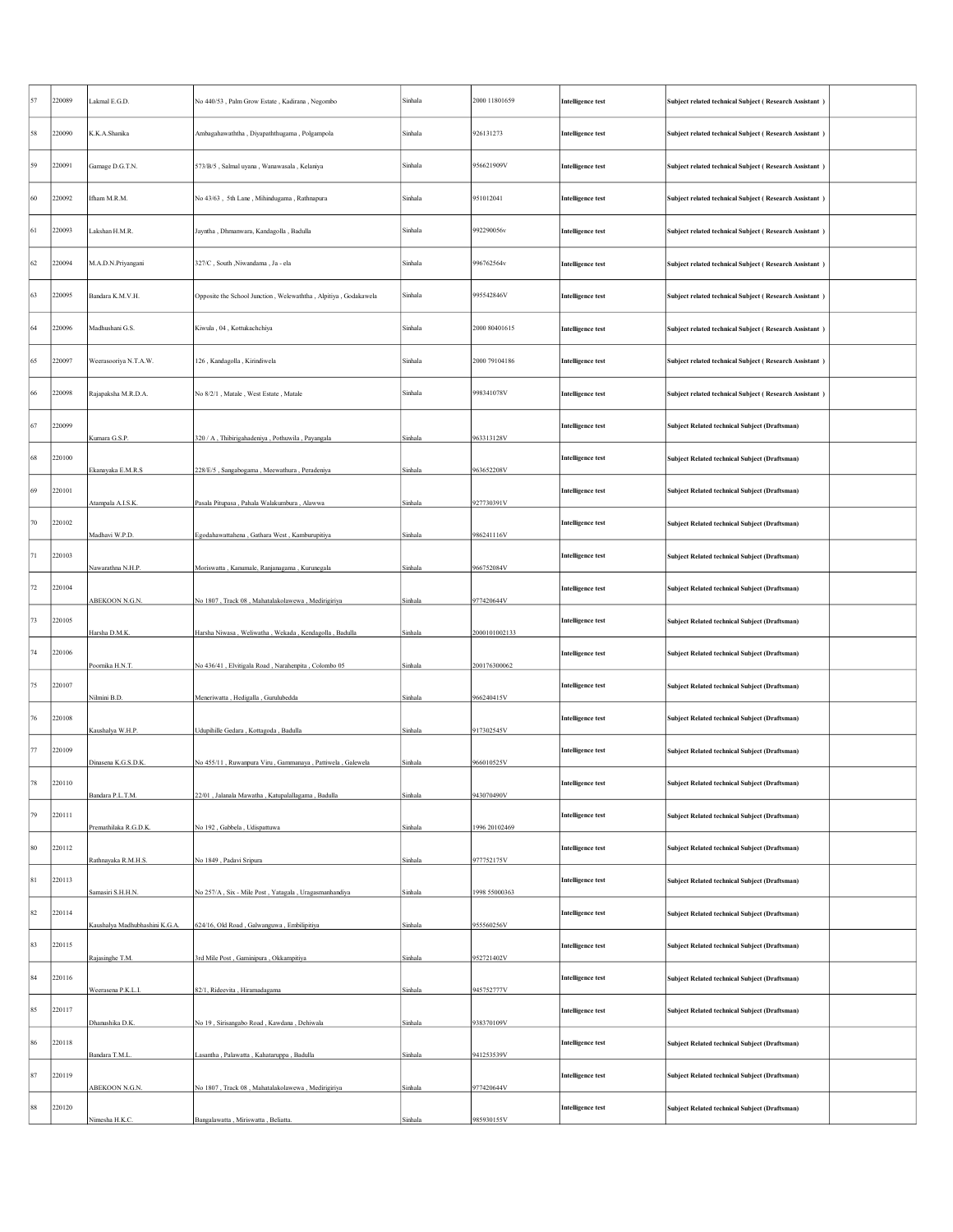| 89     | 220121 | Suwasthika S.             | Irupalai South, Kaddaipirai, Jaffna                                                          | Sinhala | 947661760V    | <b>Intelligence test</b> | Subject Related technical Subject (Draftsman)                           |                                                           |
|--------|--------|---------------------------|----------------------------------------------------------------------------------------------|---------|---------------|--------------------------|-------------------------------------------------------------------------|-----------------------------------------------------------|
| 90     | 220122 | R.K.T.Tharangika          | Pahala Waththa, Ihala Beligalla, Beliaththa                                                  | Sinhala | 976133021V    | <b>Intelligence test</b> | Subject Related technical Subject (Draftsman)                           |                                                           |
| 91     | 220123 | Srikantha De Silva G.D.   |                                                                                              | Sinhala | 932281350V    | <b>Intelligence test</b> | Subject Related technical Subject (Draftsman)                           |                                                           |
| 92     | 220124 | Kumara T.A.R.H.           | No 14, Okanda, Polwatta, Ambalangoda<br>158/A, Remunagoda, Kaluthara - South                 | Sinhala | 940331730V    | <b>Intelligence test</b> | Subject related technical Subject (Fingerprint Inspection<br>Officer )  |                                                           |
| 93     | 220125 | Thathsara K.H.C.C.        | 80/1/1, Silvery Garden, Nalagama Road, Polommaruwa, Tangalle                                 | Sinhala | 199729002535  | <b>Intelligence test</b> | Subject related technical Subject (Fingerprint Inspection<br>Officer )  |                                                           |
| 94     | 220126 | Diyalagoda D.P.R.L.       | No 170, Halugama, Mirigama                                                                   | Sinhala | 941511295V    | <b>Intelligence test</b> | Subject related technical Subject (Fingerprint Inspection<br>Officer )  | Subject related technical<br>Subject (Research Assistant) |
| 95     | 220127 | Gunathilaka H.W.D.A.      | Simiyon Stores, Saraswati Road, Ellepola, Balangoda                                          | Sinhala | 921000987V    | <b>Intelligence test</b> | Subject related technical Subject (Fingerprint Inspection<br>Officer )  |                                                           |
| 96     | 220128 | Manamperi M.M.S.          | Aruna Bookshop, No 128, Main Street, Rakwana                                                 | Sinhala | 25691801V     | <b>Intelligence test</b> | Subject related technical Subject (Fingerprint Inspection<br>Officer )  |                                                           |
| 97     | 220129 | Rathnayake R.M.K.G.I.E.B. | 162, Batagollagama Road, Nikawattha, Walapane                                                | Sinhala | 200023501779  | <b>Intelligence test</b> | Subject related technical Subject (Fingerprint Inspection<br>Officer )  |                                                           |
| 98     | 220130 | Herath K.H.B.H.N.D.       | No 241/11A, Hingurugamuwa, Badulla                                                           | Sinhala | 085571295V    | <b>Intelligence test</b> | Subject related technical Subject (Fingerprint Inspection<br>Officer )  | subject related technical<br>Subject (Research Assistant) |
| 99     | 220131 | Sandamali T.G.P.W.        | No 117/5, Borukgamuwa (West), Pallewela                                                      | Sinhala | 997550862V    | <b>Intelligence test</b> | Subject related technical Subject (Fingerprint Inspection<br>Officer )  |                                                           |
| 100    | 220132 | Rathnayaka R.M.V.N.K.     | 37 A, Boyagama, Peradeniya                                                                   | Sinhala | 200161601115  | <b>Intelligence test</b> | Subject related technical Subject (Fingerprint Inspection<br>Officer )  |                                                           |
| 101    | 220133 | Sandamal A.K.             | Pukulama, Madampe                                                                            | Sinhala | 922100160V    | <b>Intelligence test</b> | Subject related technical Subject (Fingerprint Inspection<br>Officer )  |                                                           |
| 102    | 220134 | Kodikara K.G.D.R.         | No 84/B, Thispanepura, Thambuththegama                                                       | Sinhala | 66981083V     | <b>Intelligence test</b> | Subject related technical Subject (Fingerprint Inspection<br>Officer )  |                                                           |
| 103    | 220135 | jayasooriya, J.M.T.K.     | 6th Mile Post, Siyambalewa, Rambewa, Anuradhapura                                            | Sinhala | 996761452V    | <b>Intelligence test</b> | Subject related technical Subject (Fingerprint Inspection<br>Officer )  |                                                           |
| 104    | 220136 | Dilakshi W.A.D.W.         | 1/84Sapugaha watta, Kinigama, Bandarawela                                                    | Sinhala | 925400564V    | <b>Intelligence test</b> | Subject related technical Subject (Fingerprint Inspection<br>Officer )  |                                                           |
| 105    | 220137 | Vidwanthi W.S.N.          | C/1/1/2, Simondale House, Gangarama Road, Piliyandala                                        | Sinhala | 200073401224  | <b>Intelligence test</b> | Subject related technical Subject (Fingerprint Inspection<br>Officer )  |                                                           |
| 106    | 220138 | Gunawardana, K.K.D.I.S    | No 04, 07th Lane, Pilominawatta, Dodangoda, Kaluthara                                        | Sinhala | 976111168V    | <b>Intelligence test</b> | Subject related technical Subject ( Fingerprint Inspection<br>Officer ) |                                                           |
| 107    | 220139 | Maheshika Maduwanthi G.H. | 100/1 Tummangalawatta, Kithalagama, East 2, Thihagoda                                        | Sinhala | 996713199V    | <b>Intelligence test</b> | Subject related technical Subject (Fingerprint Inspection<br>Officer )  |                                                           |
| 108    | 220140 | Rathnayake G.G.I.K.       | No 180/1, Polhenawatta 2 Kotasa, Hadidenikanda (Isurugama), Radawadunna,<br>Pasyala, Gampaha | Sinhala | 955431596V    | <b>Intelligence test</b> | Subject related technical Subject (Fingerprint Inspection<br>Officer )  |                                                           |
| 109    | 220141 | Seumini B.D.H.K.          | No 99, Sancharaka Niwasaya Asala, Ekgaloya, Damana, Ampara                                   | Sinhala | 996802540V    | <b>Intelligence test</b> | Subject related technical Subject (Fingerprint Inspection<br>Officer )  |                                                           |
| $10 -$ | 220142 | Abevsundara D H S         | No 741, Bomigoda Waththa, Ihalagoda, Al                                                      | Sinhala | 999981311335  | emgence test             | Subject related technical Subject (Fingerprint Inspection<br>Officer )  |                                                           |
| 111    | 220143 | Dissanayake K.D.S.K.      | 231, Main Street, Kaluthara South                                                            | Sinhala | 936631452V    | <b>Intelligence test</b> | Subject related technical Subject (Fingerprint Inspection<br>Officer )  |                                                           |
| 112    | 220144 | Dissanayaka R.A.C.D.      | R.A.C.D. Dissanayaka, 146/14 Hospital Road, Maho                                             | Sinhala | 986491899V    | <b>Intelligence test</b> | Subject related technical Subject (Fingerprint Inspection<br>Officer )  |                                                           |
| 113    | 220145 | Kumara B.G.D.D.P.         | B 1/150, Galegedara, Galathara                                                               | Sinhala | 910063626V    | <b>Intelligence test</b> | Subject related technical Subject (Fingerprint Inspection<br>Officer )  |                                                           |
| 114    | 220146 | Hemachaandra S.M.D.D.     | 60/E, Wadumulla, Dewalapola                                                                  | Sinhala | 200077001573  | <b>Intelligence test</b> | Subject related technical Subject ( Fingerprint Inspection<br>Officer ) |                                                           |
| 115    | 220147 | Lasithmali A.K.C.         | 633/ A Rathnamali, Wijayananda Road, Anangoda, Galle                                         | Sinhala | 1997776300851 | <b>Intelligence test</b> | Subject related technical Subject (Fingerprint Inspection<br>Officer )  |                                                           |
| 116    | 220148 | Umali Priyanwada M.H.     | No 202/A, Kadawatha Road, Ganemulla                                                          | Sinhala | 945783826V    | <b>Intelligence test</b> | Subject related technical Subject (Fingerprint Inspection<br>Officer )  |                                                           |
| 117    | 220149 | Paranavithana P.P.P       | 56 B, Kebellawala, Nalla, Divuldeniya                                                        | Sinhala | 2001 34402121 | <b>Intelligence test</b> | Subject related technical Subject ( Fingerprint Inspection<br>Officer ) |                                                           |
| 118    | 220150 | Ruwanthi P.B.M.           | SAMPATH NIWASA', Ewariyagaswatta, Mirihawatta, Bandarawela                                   | Sinhala | 09799022V     | <b>Intelligence test</b> | Subject related technical Subject ( Fingerprint Inspection<br>Officer ) |                                                           |
| 119    | 220151 | Thilakarathne K.M.N.K.    | Kotabowa Road, 1 Mile Post, Medagama, Bibile                                                 | Sinhala | 99682140V     | <b>Intelligence test</b> | Subject related technical Subject (Fingerprint Inspection<br>Officer )  |                                                           |
| 120    | 220152 | Jayamindi K.A.            | No 15, 3rd New Lane, Thalpitiya South, Wadduwa                                               | Sinhala | 067532088V    | <b>Intelligence test</b> | Subject related technical Subject (Fingerprint Inspection<br>Officer )  |                                                           |